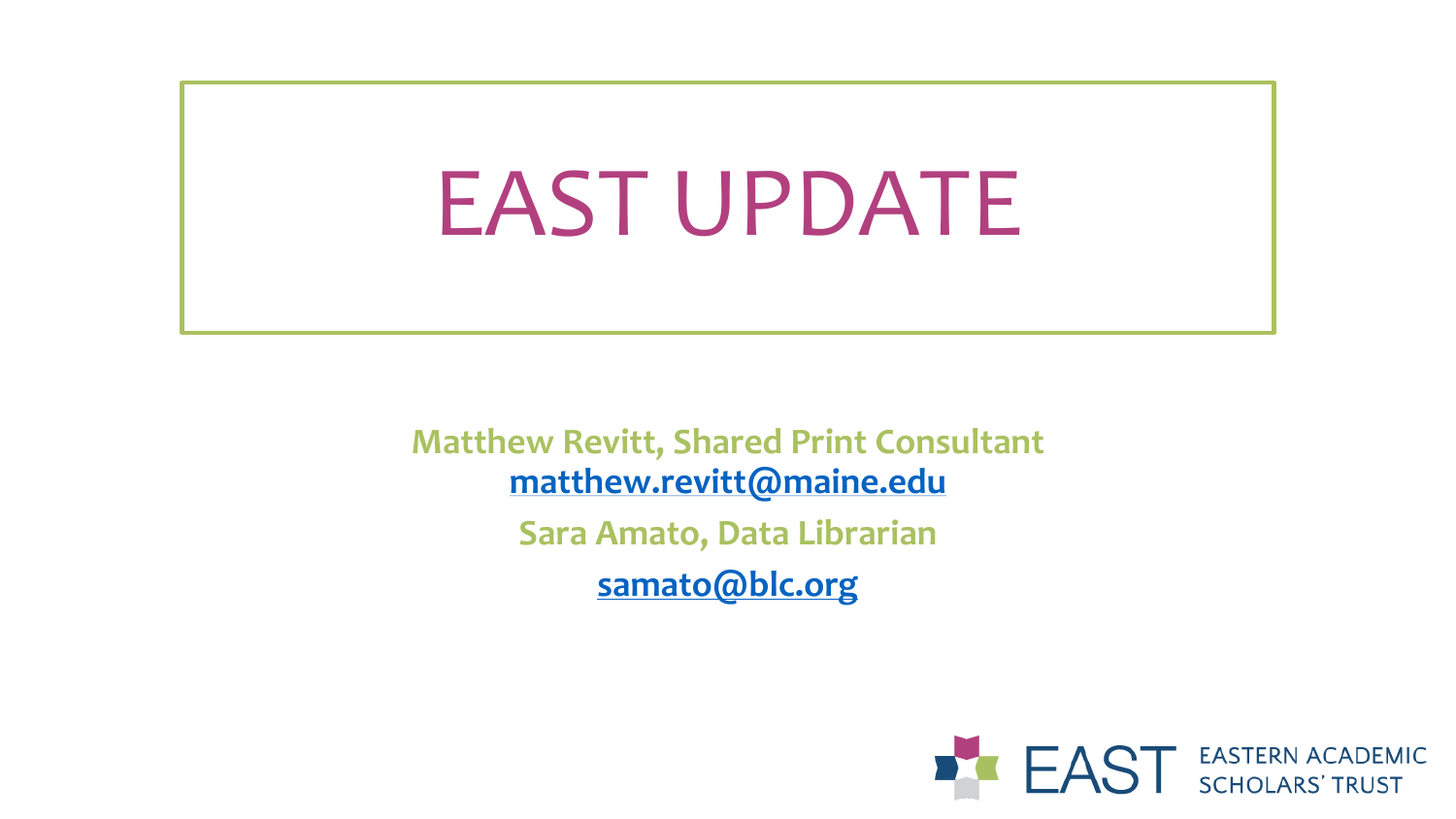

60 institutions in 11 states from Maine to **Florida** 

#### Over 9 million monographs retained

32 EAST Serial & **Journal Retention** Partners

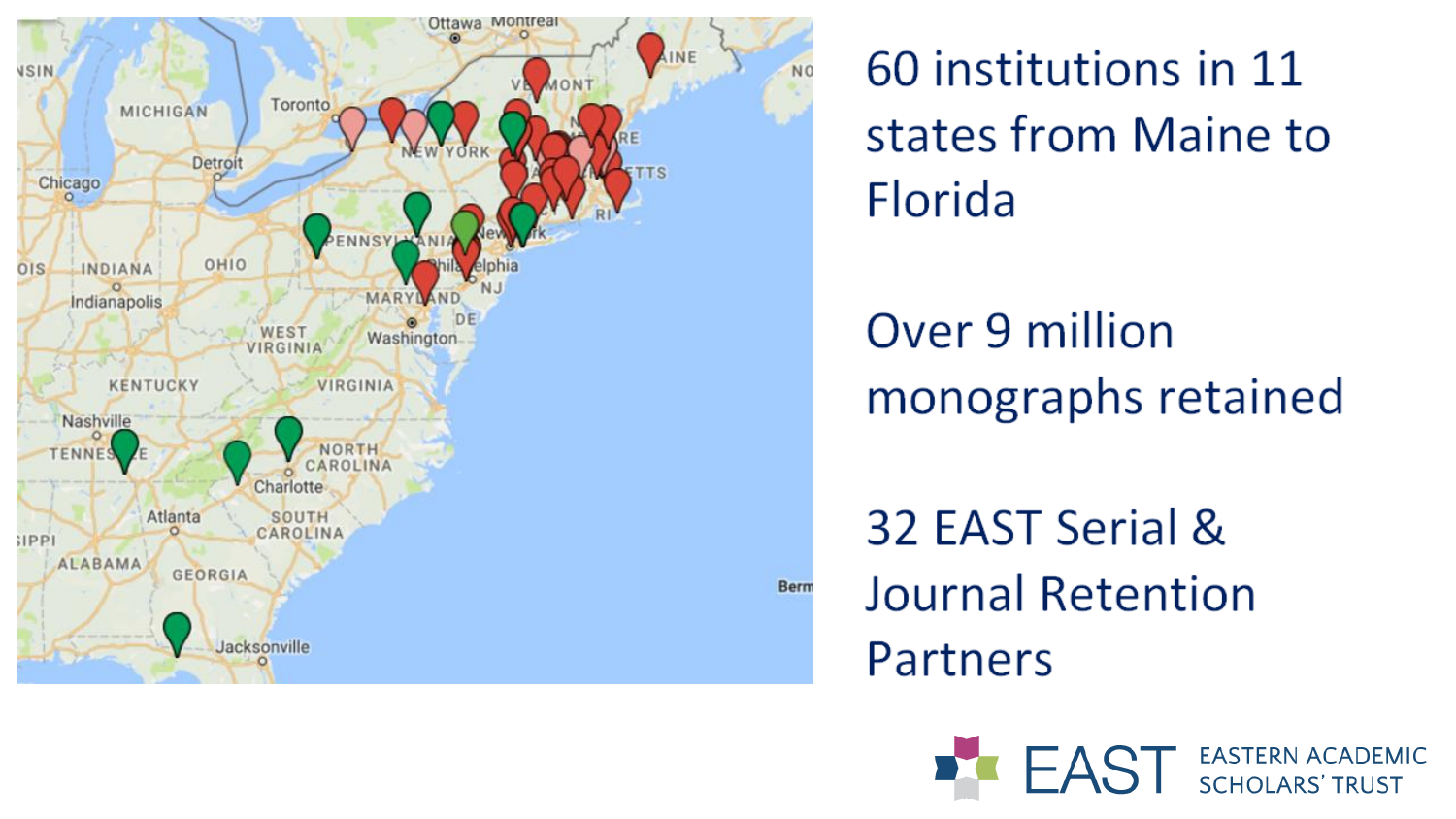#### Topics And Lessons Learned

#### Monographs and Serials Update

Along the way we'll talk about

- Communication
- Addressing Staff Turnover
- Engaging Working Groups
- Gauging burnout

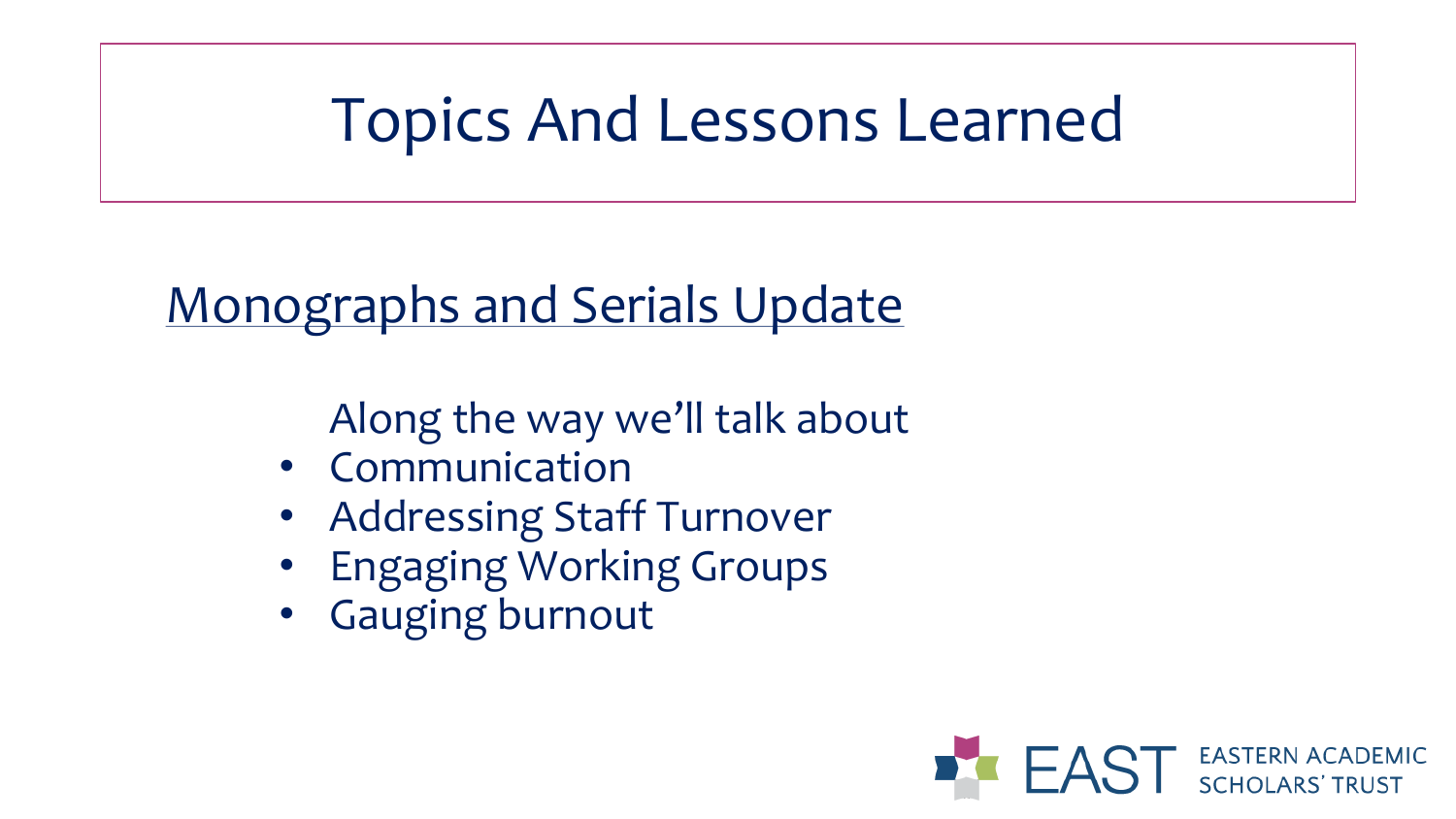# Monographs Update

Monographs project maturing, and with that there are communication issues.

Reallocations (4,700)

Lack of integration into workflows

Frustration with registration service, especially WMS

Yearly Updating of contact info

Onboarding Documentation

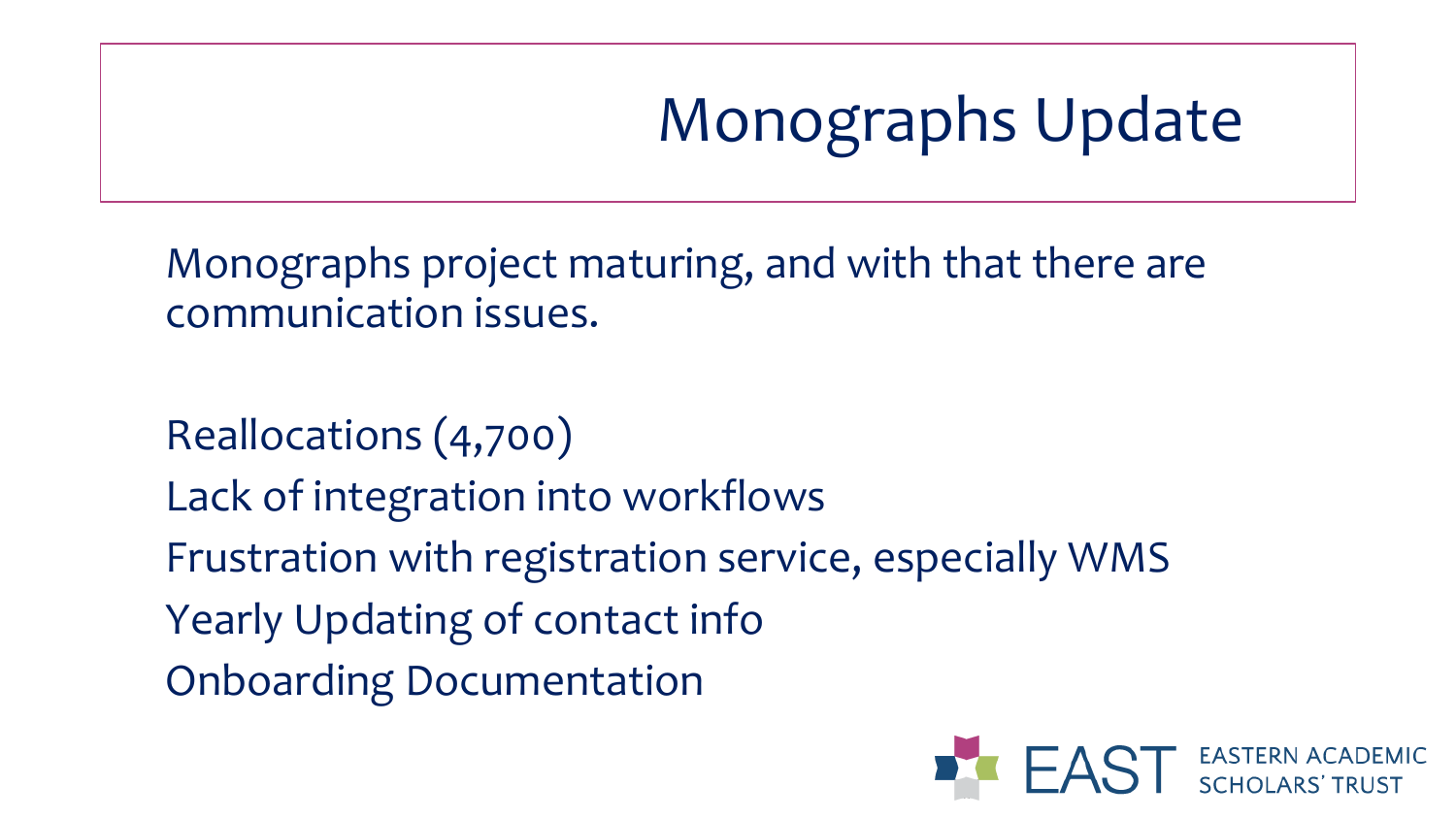#### **Onboarding New Staff at EAST Member Institutions**

#### Monday, October 15, 2018

During the summer and fall of 2018, the Operations Committee and the EAST Project Team developed four sets of documentation about EAST for member institutions to utilize with<br>new staff. These materials, roughly aligned with four functional areas of library management, are meant to provide general information about EAST, as well as specific information about membership and impact for each of these areas: Administration, Collection Management, Inter-Library Loan, and Technical Services. To provide feedback about these documents, please contact any member of the **Project Team. EASTERN ACADEMIC** 

**For Collection Managers** 

**For ILL Librarians** 

**For Tech Services Librarians** 

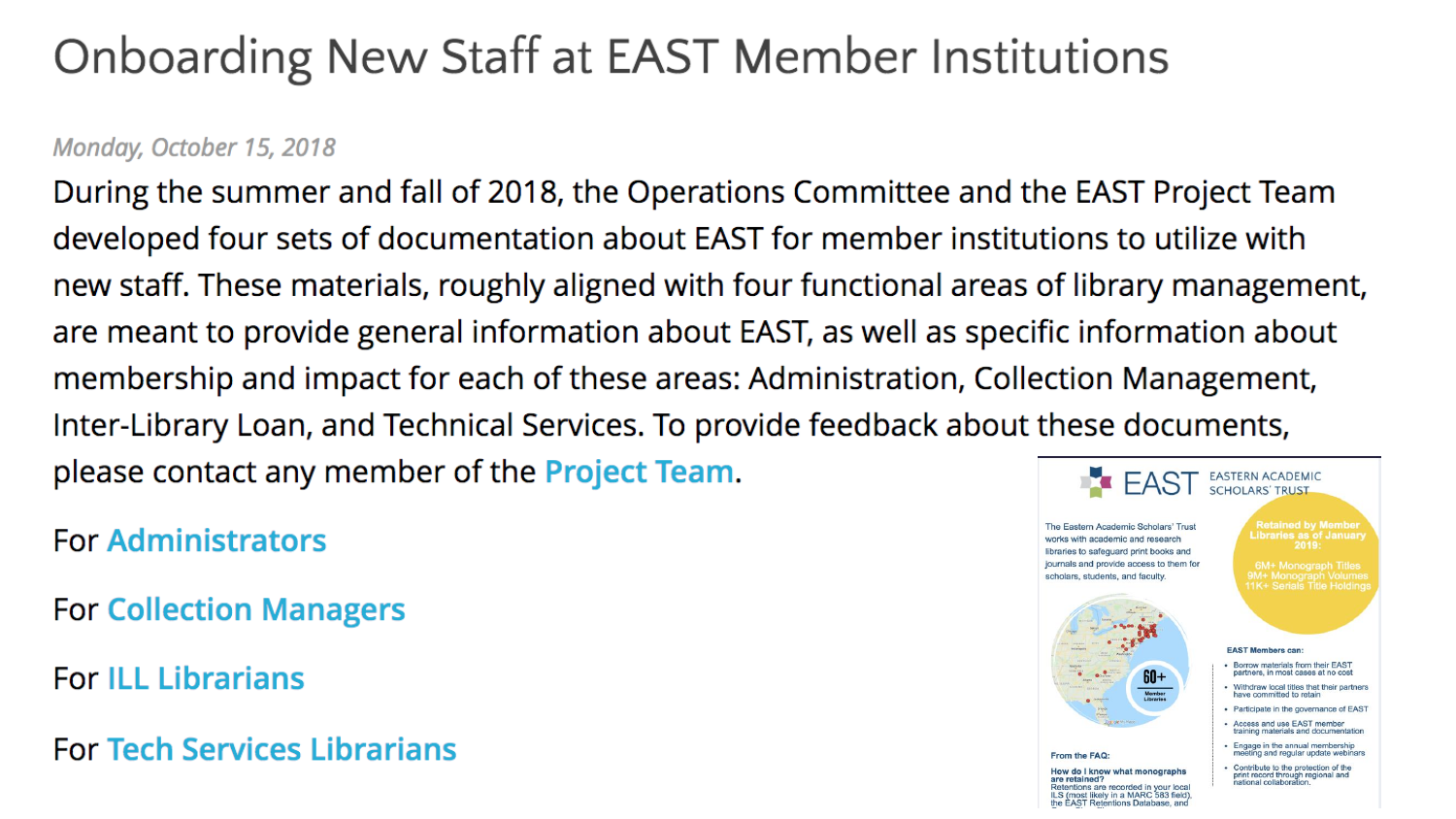# Member Meeting Feedback How much should our program take on?

**OCLC Number: 371050 TITLE:** The Latin-American mind. Translated from the Spanish by James H. Abbott and Lowell Dunham. **EAST Retentions: 3 Retained by:** Adelphi University, Bridgewater, Mount Holyoke College Digital Surrogates: Hathi In Copyright Internet Archive

#### Available on the EAST website - https://eastlibraries.org

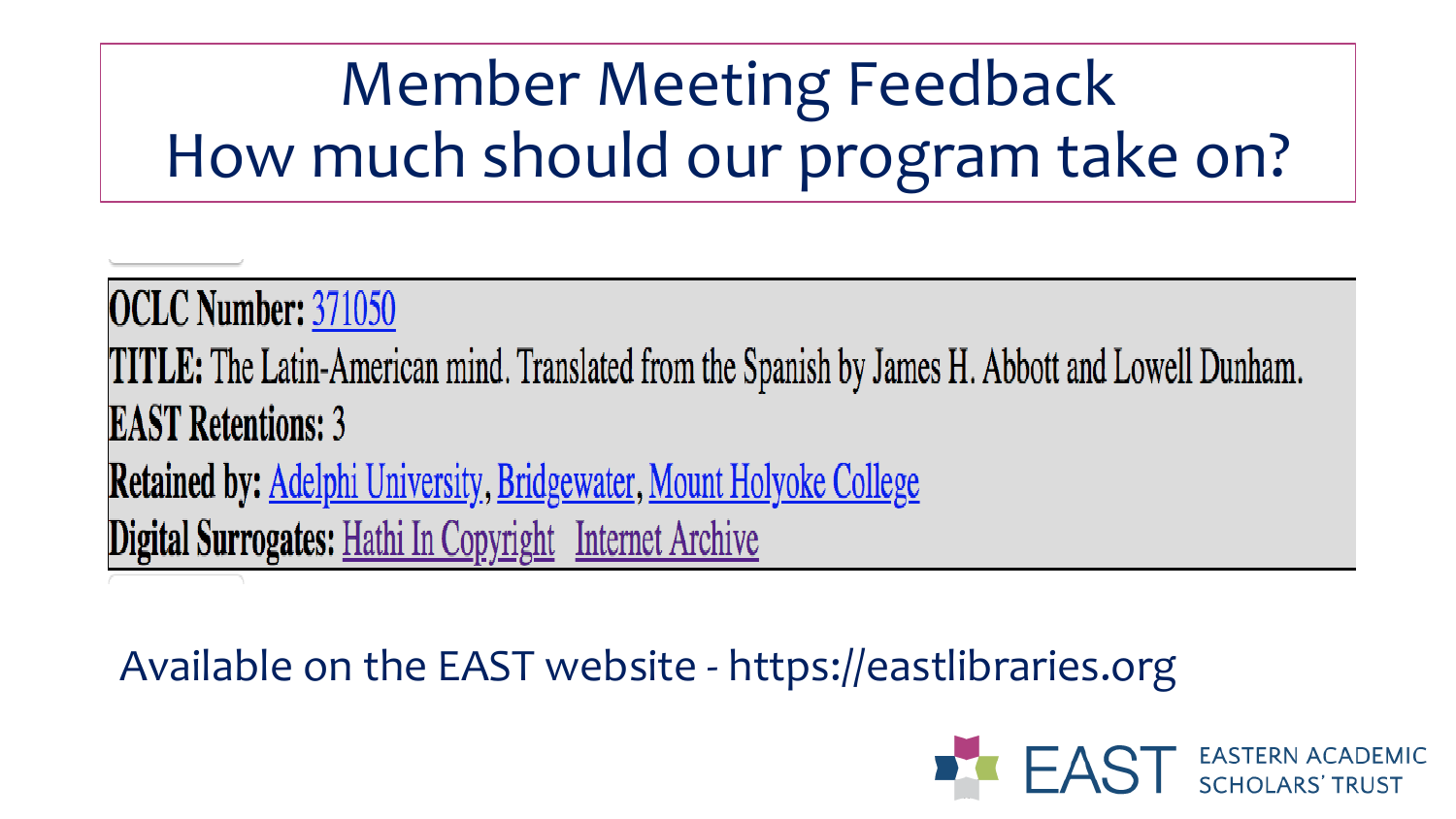#### Validation Sample Study

Home > Collaborative Librarianship > Vol. 10 (2018) > Iss. 3



Documenting the Stewardship of Libraries: The Eastern Academic Scholars' Trust Validation **Sample Studies** 

**Follow** 

**Follow** 

Sara Amato, Eastern Academic Scholar's Trust

**Susan Stearns, Boston Library Consortium** 

#### **Abstract**

The Eastern Academic Scholars' Trust (EAST), a regional shared print collaboration of sixty academic and research libraries, conducted validation studies of the collective monograph collection in 2016 and 2017. Methodology, results and limitations of the studies are presented along with thoughts on further research areas.

#### **Recommended Citation**

Amato, Sara and Stearns, Susan (2018) "Documenting the Stewardship of Libraries: The Eastern Academic Scholars' Trust Validation Sample Studies," Collaborative Librarianship: Vol. 10 : Iss. 3, Article 4.

Available at: https://digitalcommons.du.edu/collaborativelibrarianship/vol10/iss3/4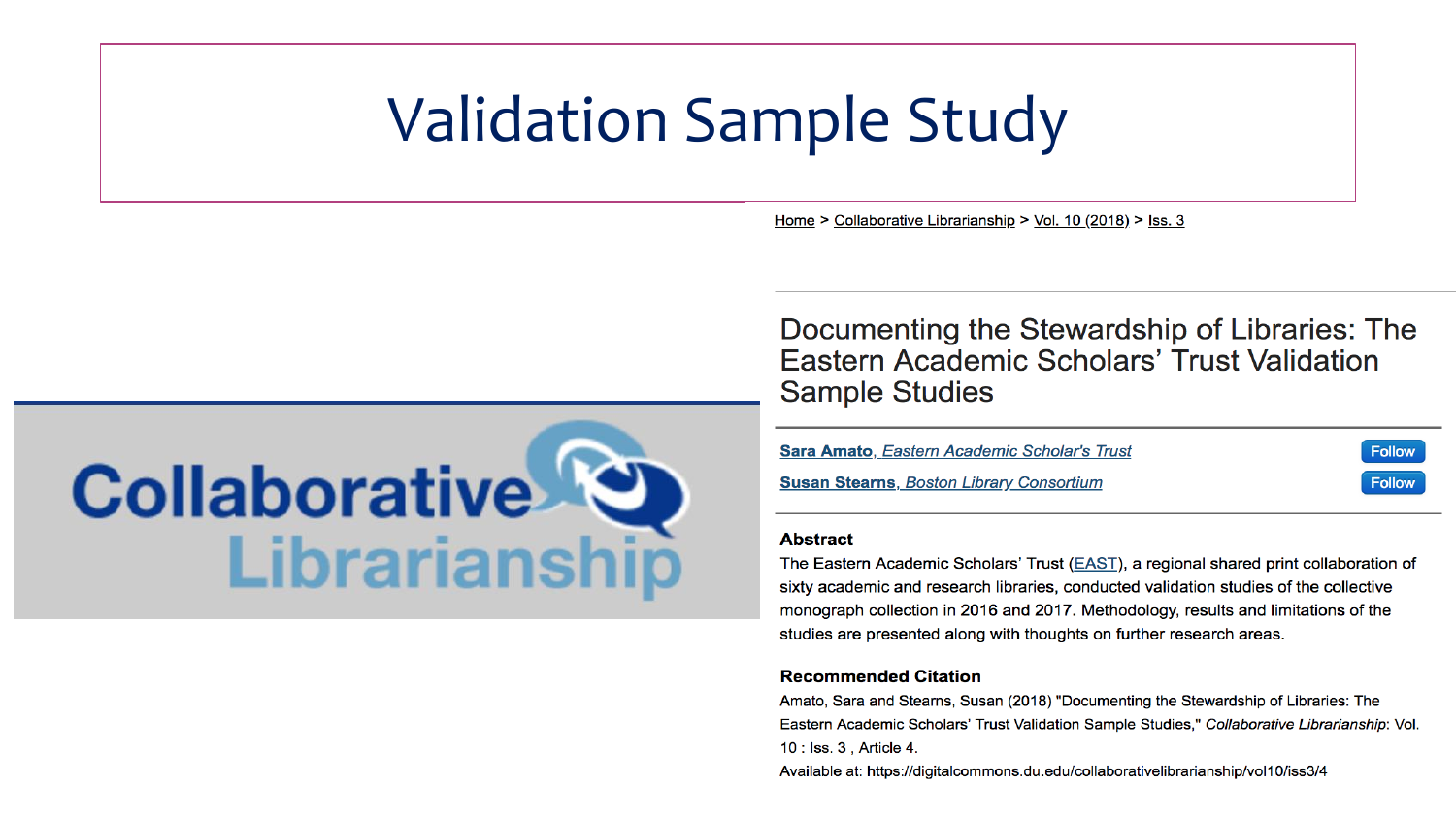Guidance on Serials Validation

What does Issue or Volume level validation mean? Loosely based on WEST guidelines but neither as detailed nor stringent.

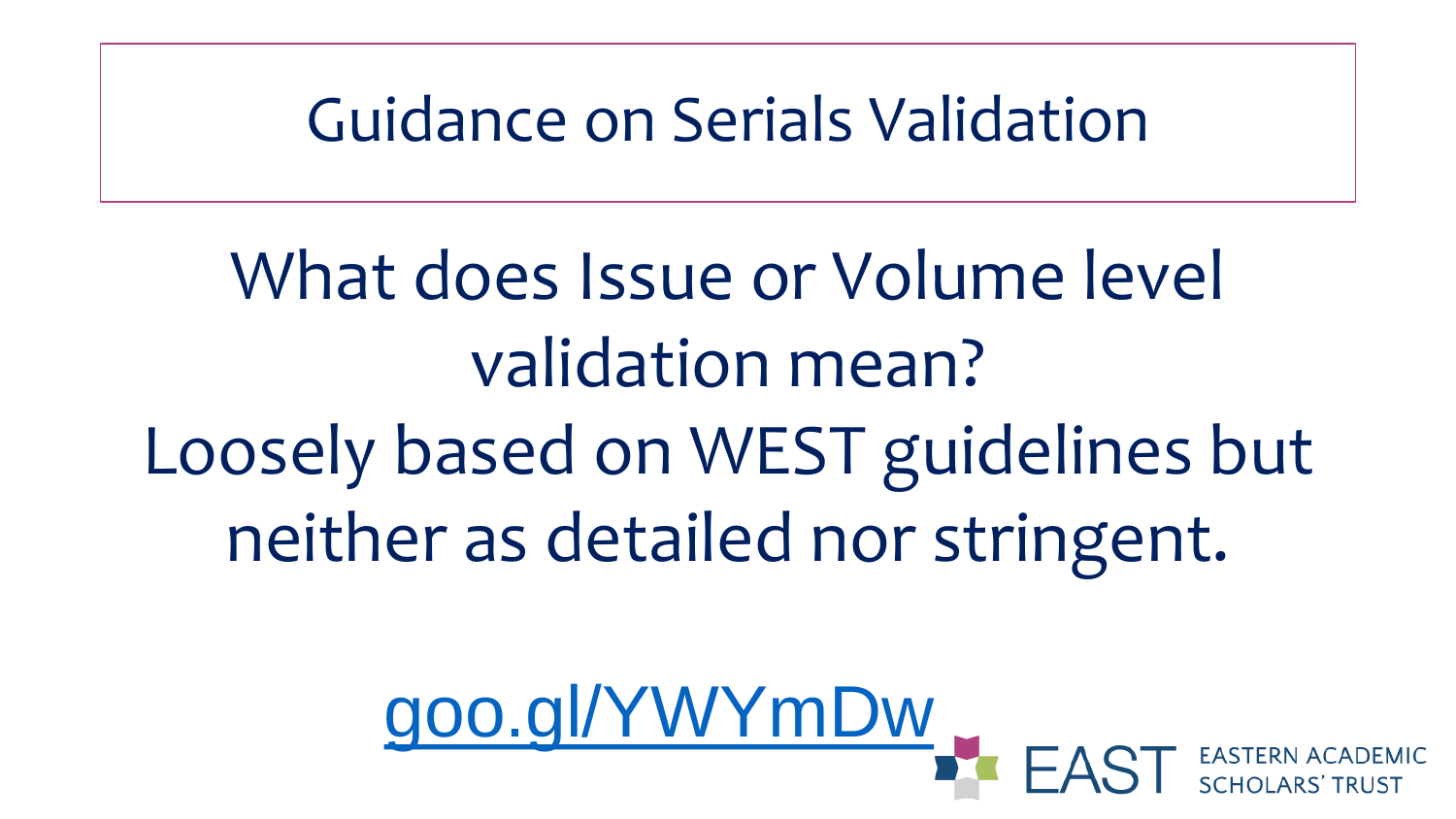### Phase 2 of S&J Project 2018-2019

- Group of 32 libraries original 21 libraries & a second cohort of 11 EAST members
- Contracted again with CRL & using Tableau for visualizing the collection comparison data
- Our initial focus was on bringing our Cohort 2 libraries up to speed with making commitments to their "medium rare" titles, before we considered more widely & scarcely held titles held across both cohorts.

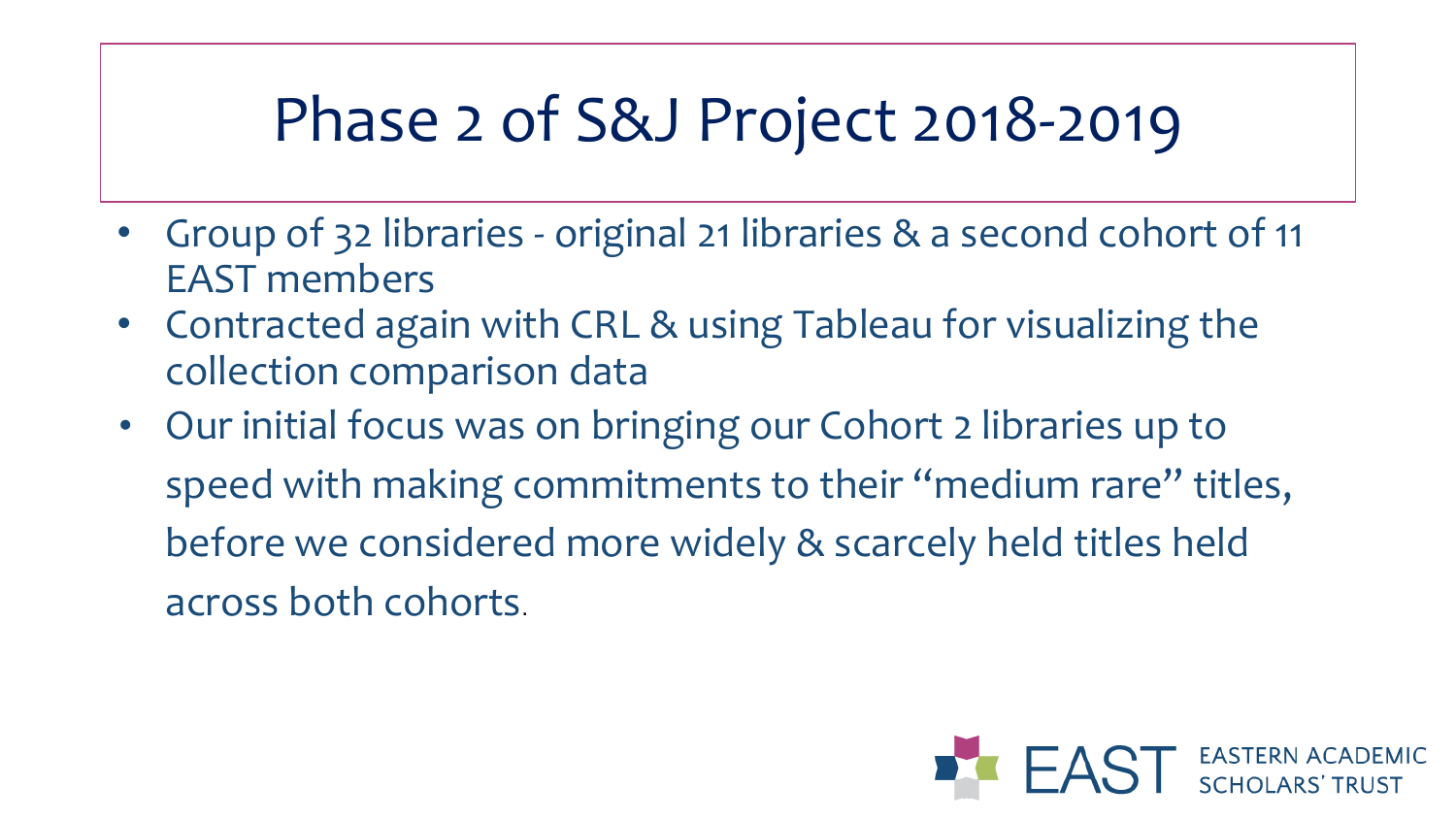### EAST Serial & Journal Retention Partners

- Amherst College
- Bard College
- Boston College
- Boston University
- Brandeis University
- Connecticut College
- DeSales University
- Elms College
- Fairfield University
- Five Colleges, Incorporated
- Hamilton College
- Hofstra University
- Lafayette College
- Loyola Notre Dame
- MBLWHOI
- Mount Holyoke College
- New York University
- Siena College
- Smith College
- **Syracuse University**
- Swarthmore College
- **Trinity College**
- **Tufts University**
- Union College
- University of Massachusetts Amherst
- UMass Medical Library
- University of the South
- University of Pittsburgh
- University of Rochester
- Vassar College
- U.S. Coast Guard Academy
- Williams College

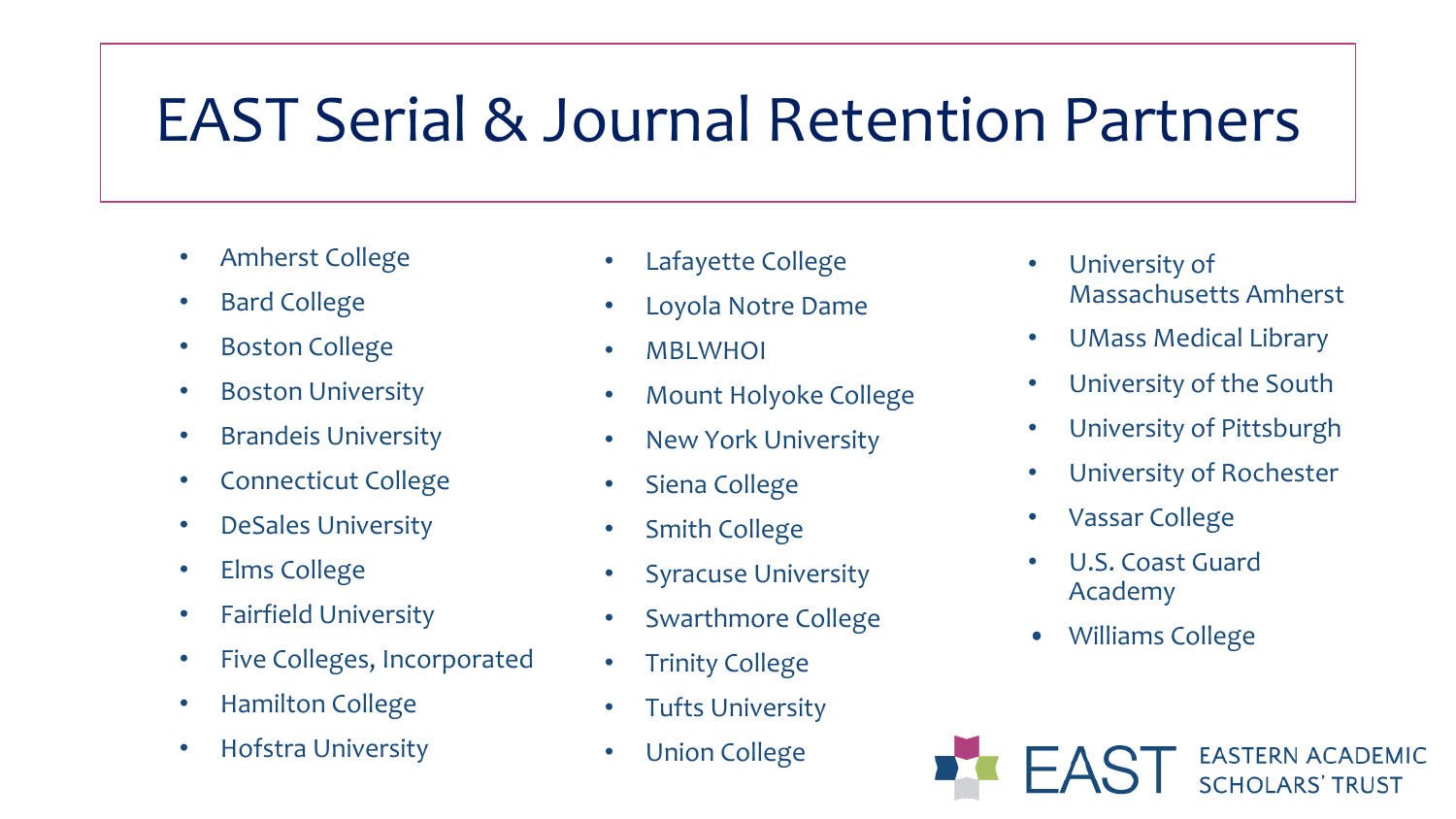## C2 "Medium Rare" Titles Retention Model

End of October, these retention rules for Cohort 2's "medium rare" titles were approved by Voting Members & the Executive Committee:

- Retain up to 3 holdings of titles held by 4-6 EAST Serial & Journal Retention Partners
- Only Cohort 2 libraries will be allocated retention responsibility
- Titles with an existing EAST commitment from Phase 1 won't be allocated for retention
- **Titles with an existing commitment at a Rosemont member library won't be allocated for retention**
- Libraries with the most complete runs of retained titles will be allocated the retention commitments

Approximately **4,000** titles met this criteria & libraries

currently reviewing their retention proposals

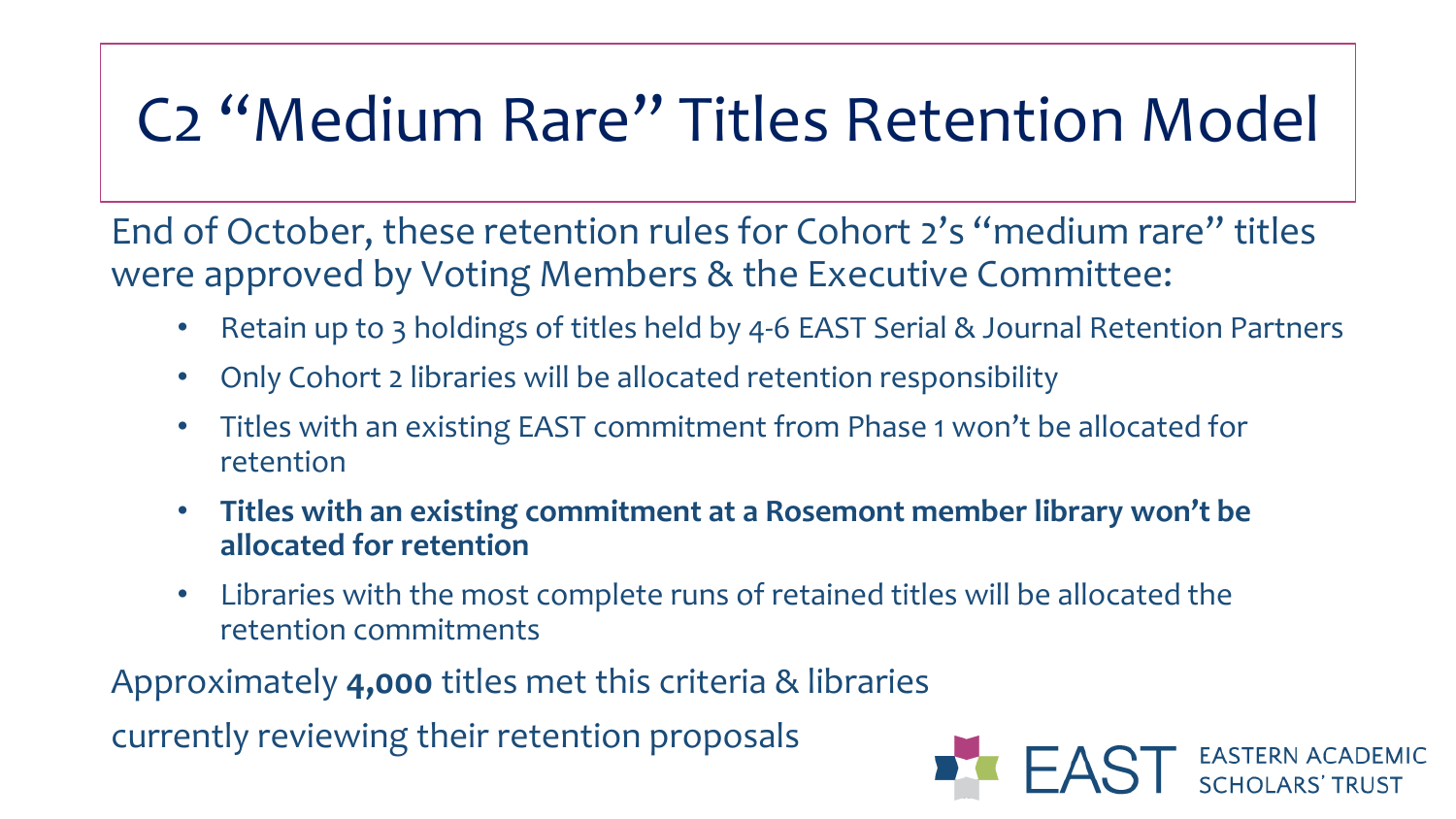# "Widely-Held" Titles Retention Model

In December, these retention rules for "widely-held" titles were approved by Voting Members & the Executive Committee:

- Retain 3 holdings of titles held by 7-28 EAST Serial & Journal Retention Partners
- Both cohort Cohorts 1 & 2 libraries will be allocated retention responsibility
- Titles with an existing EAST commitment from Phase 1 won't be allocated for retention
- Titles with an existing commitment at a Rosemont member library won't be allocated for retention
- Libraries with the most complete runs of retained titles will be allocated the retention commitments

Approximately **700** titles met this criteria. Expect to distribute retention proposals in **February**

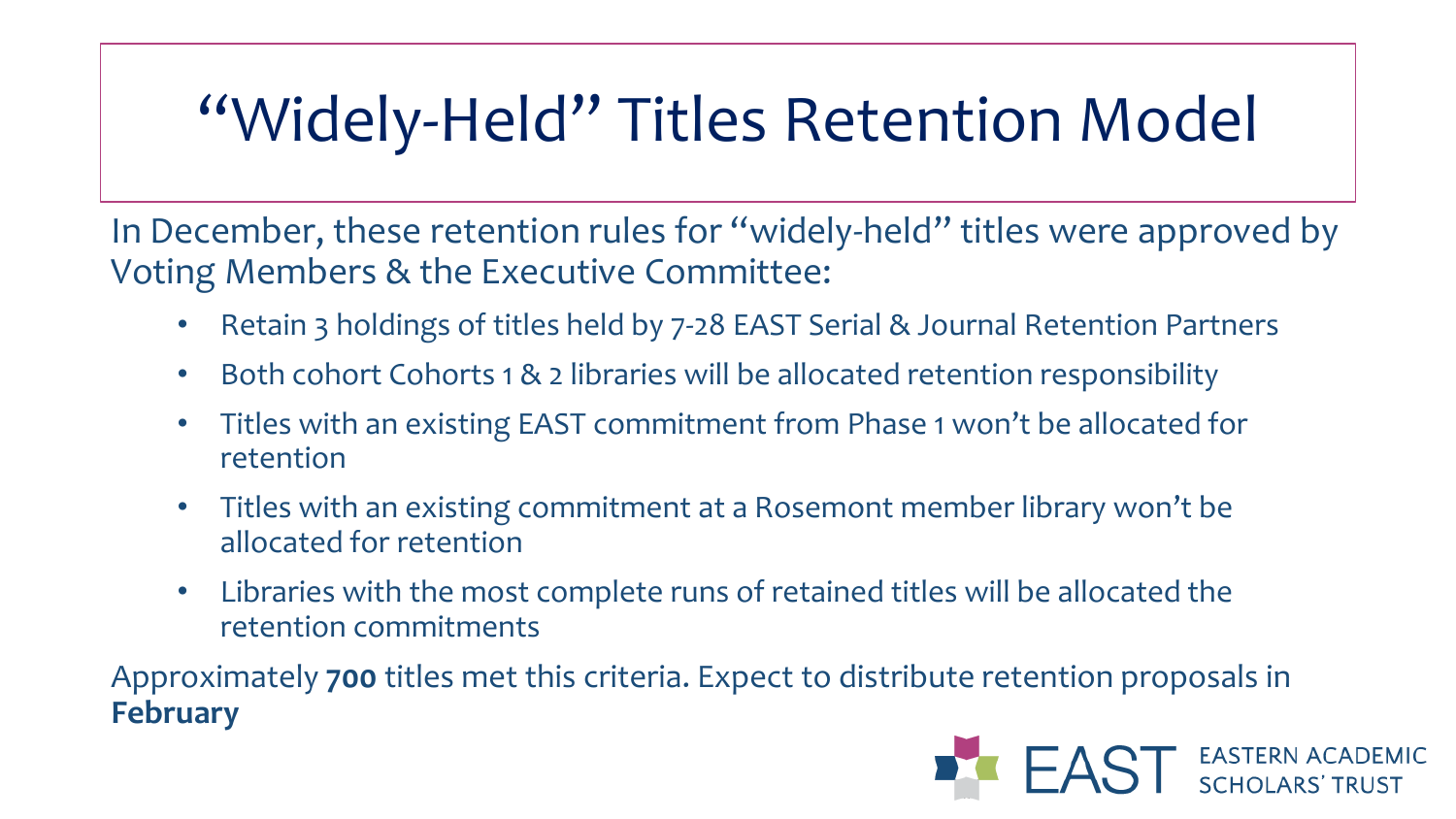#### Current Retention Numbers

#### EAST libraries have collectively agreed to retain approximately **11,000** serial & journals titles!

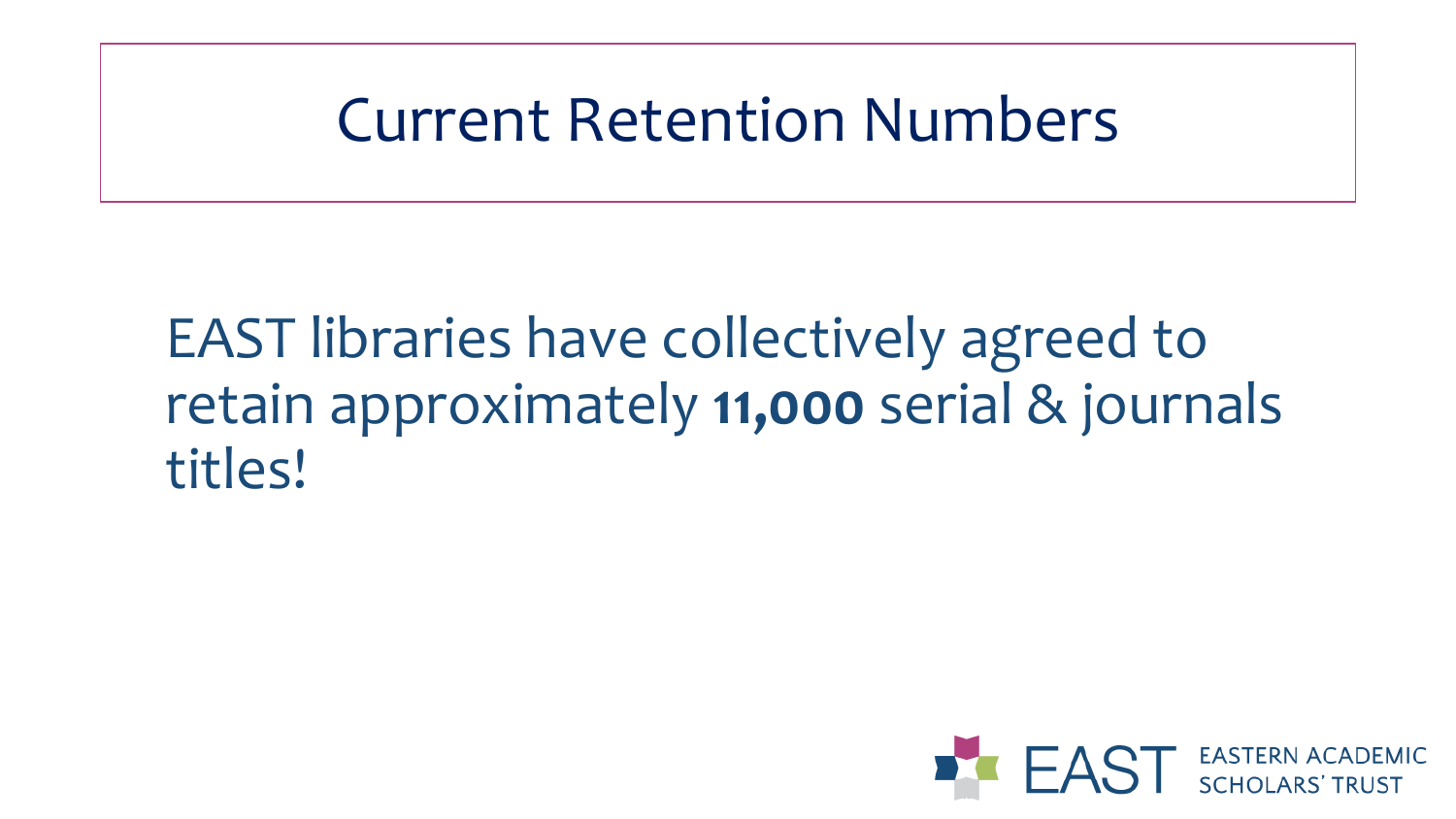## Retention Agreements Are Just the Starting Point

- Libraries invest a lot of time in reviewing retention proposals inc. validation of title holdings & checking and updating catalog data w/retention commitment information
- Further data reviews as CRL identified out of scope material & data anomalies to be addressed before commitments loaded to PAPR
- Need more guidance, the EAST FAQ has been updated
- Long-term commitment to retaining titles in their collections

**Result - retention fatigue -- "cure" giving libraries more control** over which titles to commit (volunteer model)?

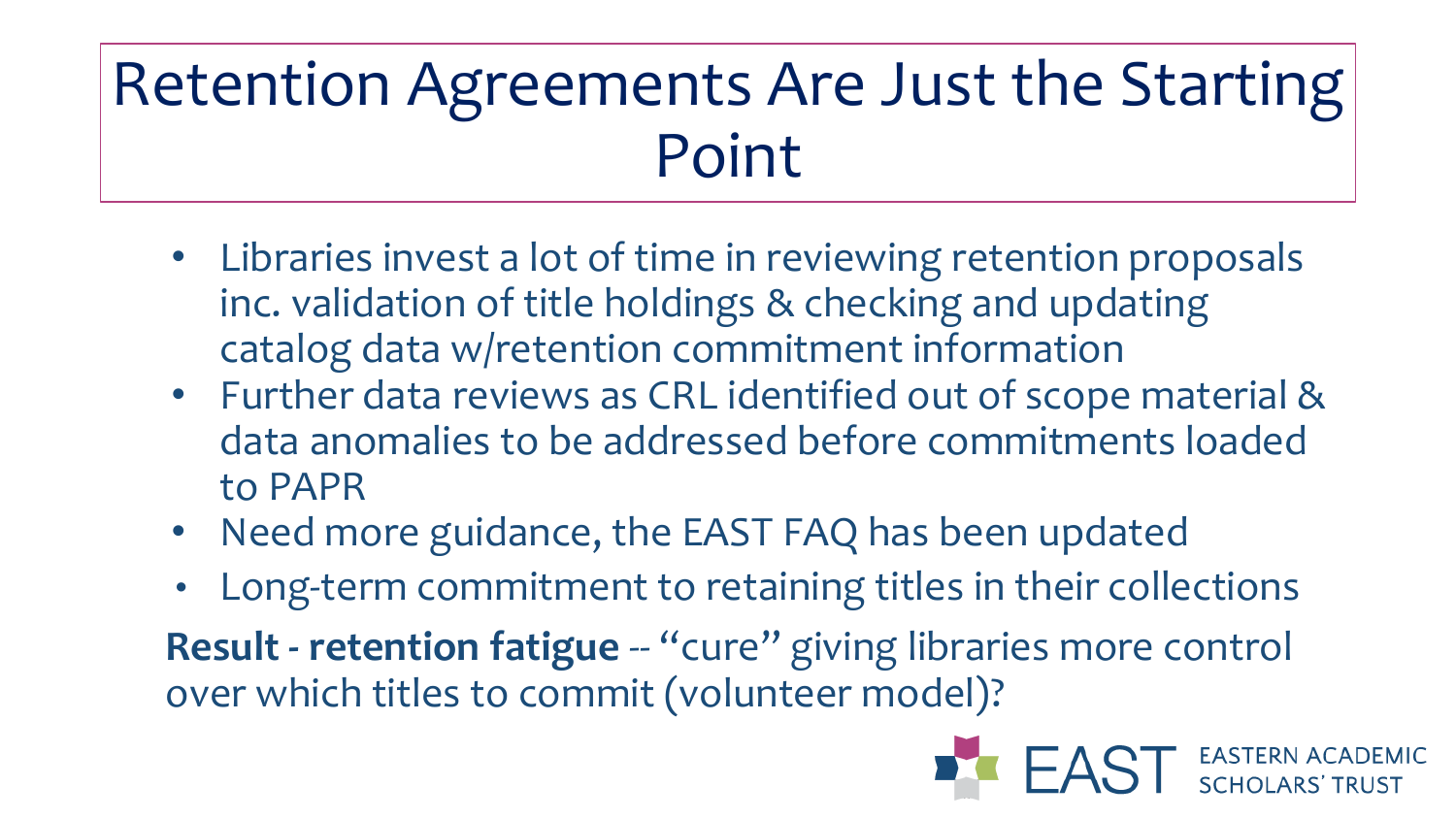### Corpus of Scarcely-Held Titles

**Scarcely Held** \* Held by 1-3 Libraries (both cohorts) \* Not Retained by Cohort 1 \* Not in Rosemont 77,352 Title Sets 94,921 Title Holdings

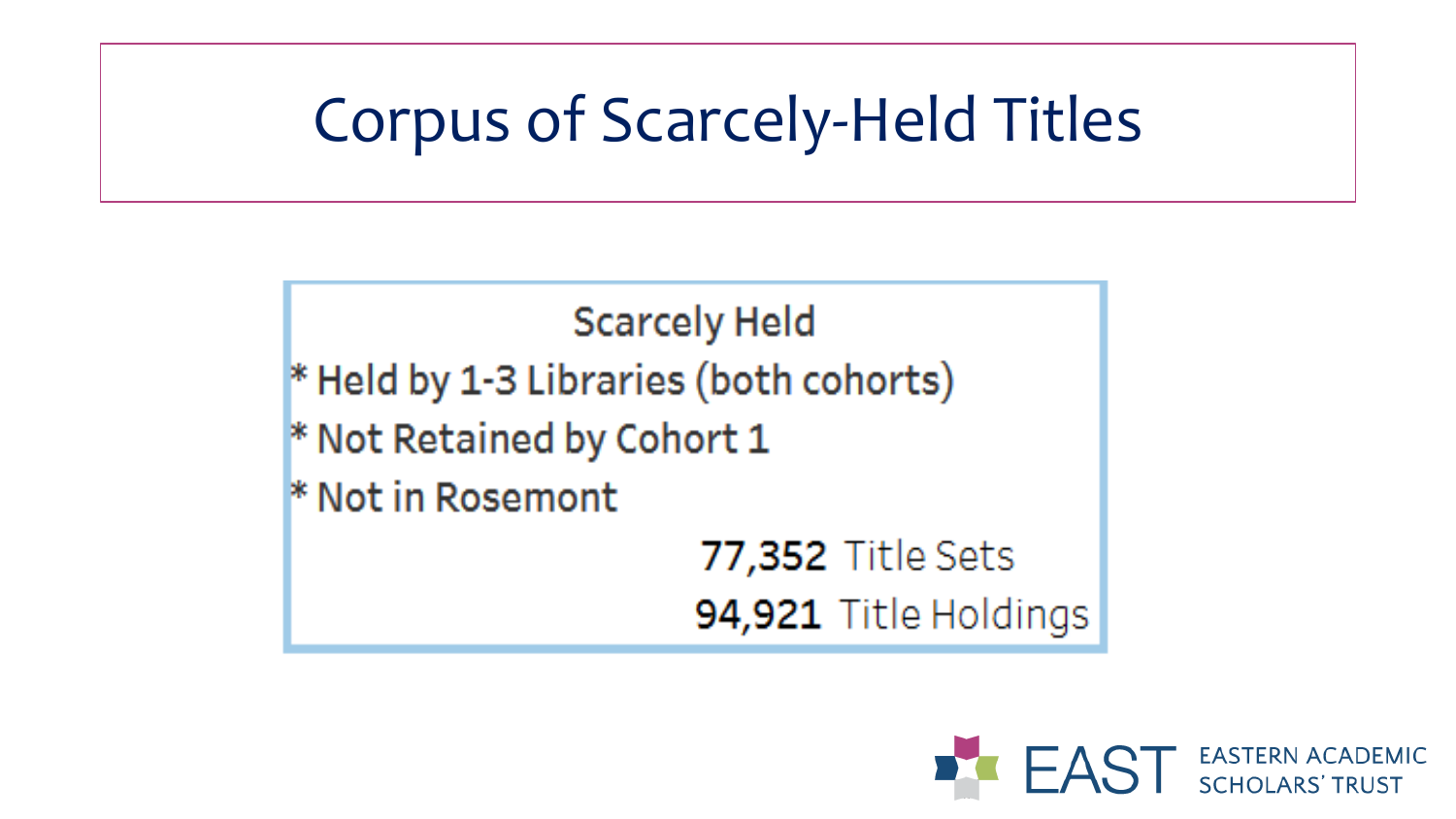#### Overview of Scarcely-Held Titles



Languages

#### **Scarcely Held**



**Number of EAST Holdings** 

Majority of the titles are in English & 55% are held by only one EAST library

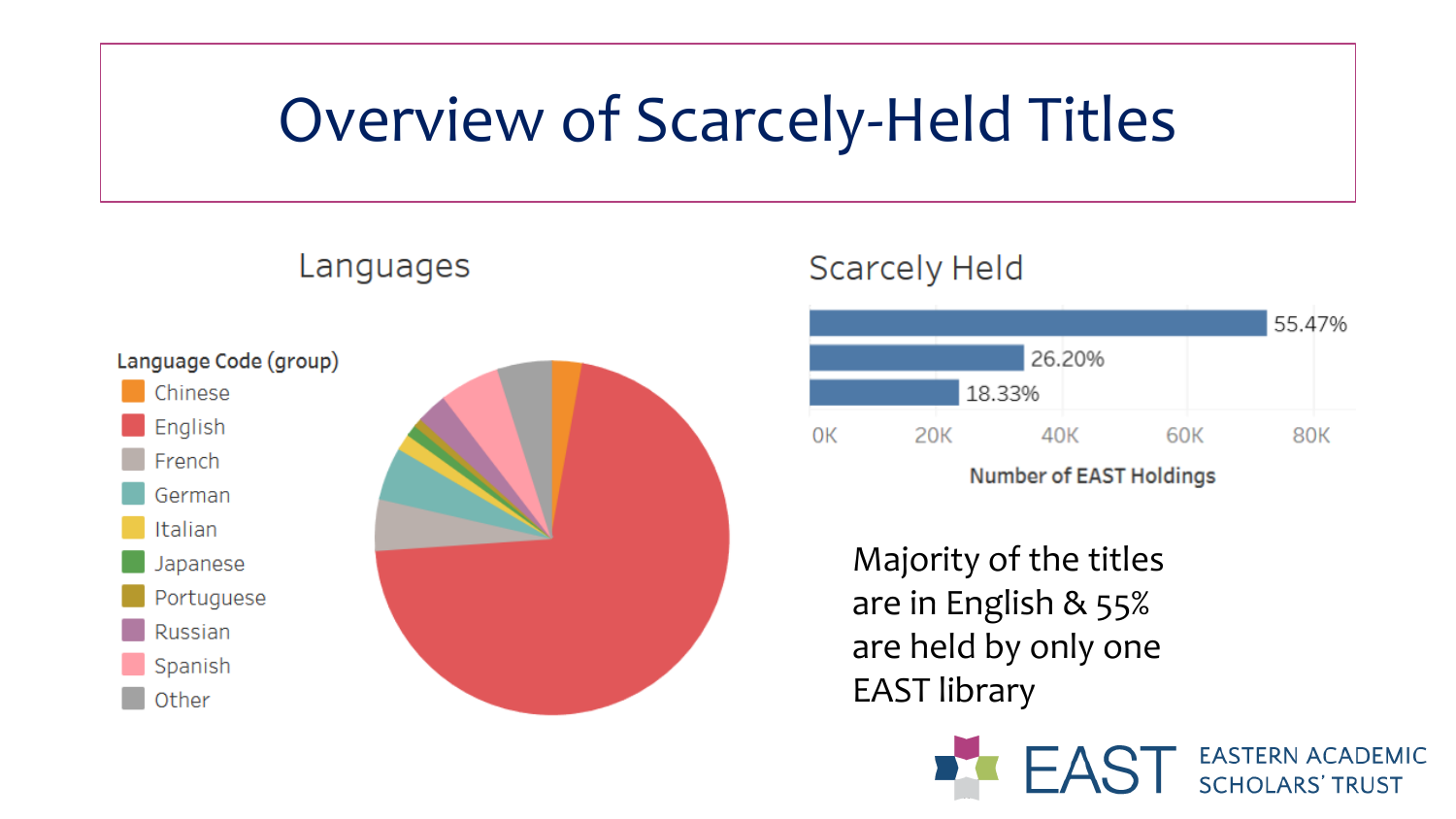

#### Breakdown of the scarce titles by LC Class

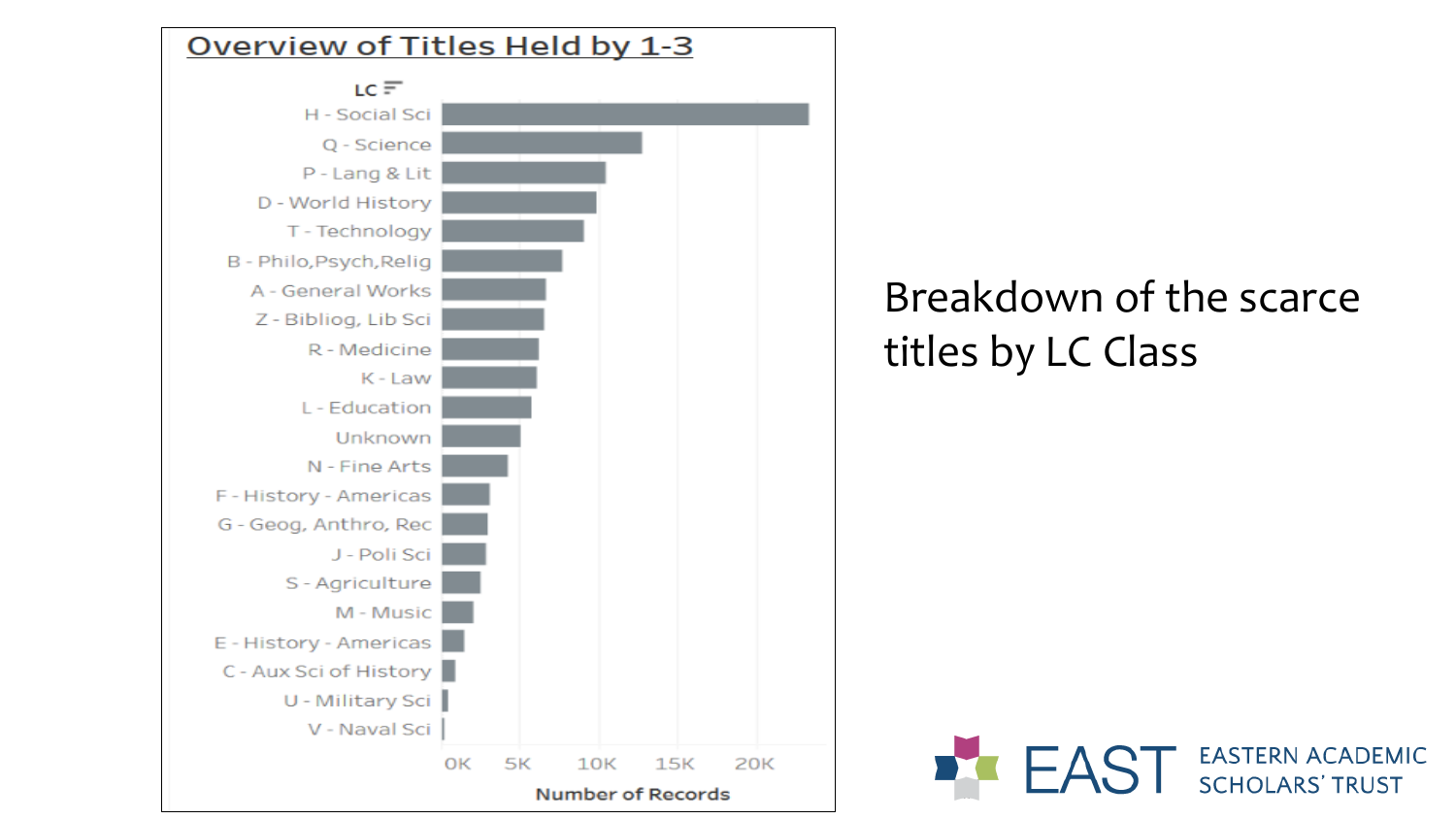← Eastern Academic Scholars' Trust - Profile

| Scarcely Held   Scarcely Held Title Lists   LC   Overview held by 1-3                                                                  |                          |                               |  |
|----------------------------------------------------------------------------------------------------------------------------------------|--------------------------|-------------------------------|--|
| <b>Scarcely Held</b><br>* Held by 1-3 Libraries (both cohorts)<br>* Not Retained by Cohort 1<br>* Not in Rosemont<br>63,649 Title Sets |                          |                               |  |
|                                                                                                                                        | 72,926 Title Holdings    |                               |  |
| Library                                                                                                                                | No. Titles in<br>Library | <b>TOTAL EAST</b><br>Holdings |  |
| Amherst                                                                                                                                | 3,542                    | 4,382                         |  |
| Bard                                                                                                                                   | 21                       | 30                            |  |
| <b>Boston College</b>                                                                                                                  | 3,919                    | 5,133                         |  |
| <b>Boston University</b>                                                                                                               | 4,956                    | 6,355                         |  |
| <b>Brandeis</b>                                                                                                                        | 3,266                    | 4.017                         |  |
| <b>Coast Guard</b>                                                                                                                     | 75                       | 83                            |  |
| <b>Connecticut College</b>                                                                                                             | 367                      | 498                           |  |
| DeSales                                                                                                                                | 15                       | 21                            |  |
| Elms                                                                                                                                   | 182                      | 182                           |  |
| Fairfield                                                                                                                              | 19                       | 26                            |  |
| <b>Five Colleges</b>                                                                                                                   | 3.864                    | 5.169                         |  |
| Hamilton                                                                                                                               | 544                      | 852                           |  |
| Hofstra                                                                                                                                | 46                       | 57                            |  |
| Lafayette                                                                                                                              | 369                      | 524                           |  |
| Loyola                                                                                                                                 | 52                       | 71                            |  |
| Mount Holyoke                                                                                                                          | 669                      | 1.053                         |  |
| <b>NYU</b>                                                                                                                             | 1.034                    | 1.268                         |  |
| Rochester                                                                                                                              | 7,614                    | 10.099                        |  |
| Sewanee                                                                                                                                | 659                      | 898                           |  |
| Siena                                                                                                                                  | 33                       | 50                            |  |
| Smith                                                                                                                                  | 3.799                    | 5.087                         |  |
| Swarthmore                                                                                                                             | 54                       | 84                            |  |
| Syracuse                                                                                                                               | 5.342                    | 7.440                         |  |
| <b>Trinity</b>                                                                                                                         | 315                      | 458                           |  |
| Tufts                                                                                                                                  | 691                      | 976                           |  |
| <b>UMass Amherst</b>                                                                                                                   | 5,952                    | 8.256                         |  |
| <b>UMass Medical</b>                                                                                                                   | 257                      | 281                           |  |
| Union                                                                                                                                  | 188                      | 289                           |  |
| University of Pittsburg                                                                                                                | 22,107                   | 26,150                        |  |
|                                                                                                                                        |                          |                               |  |

∰ + a b | e a u



**EAST** EASTERN ACADEMIC

Majority of these titles are also scarce in OCLC WorldCat

D. C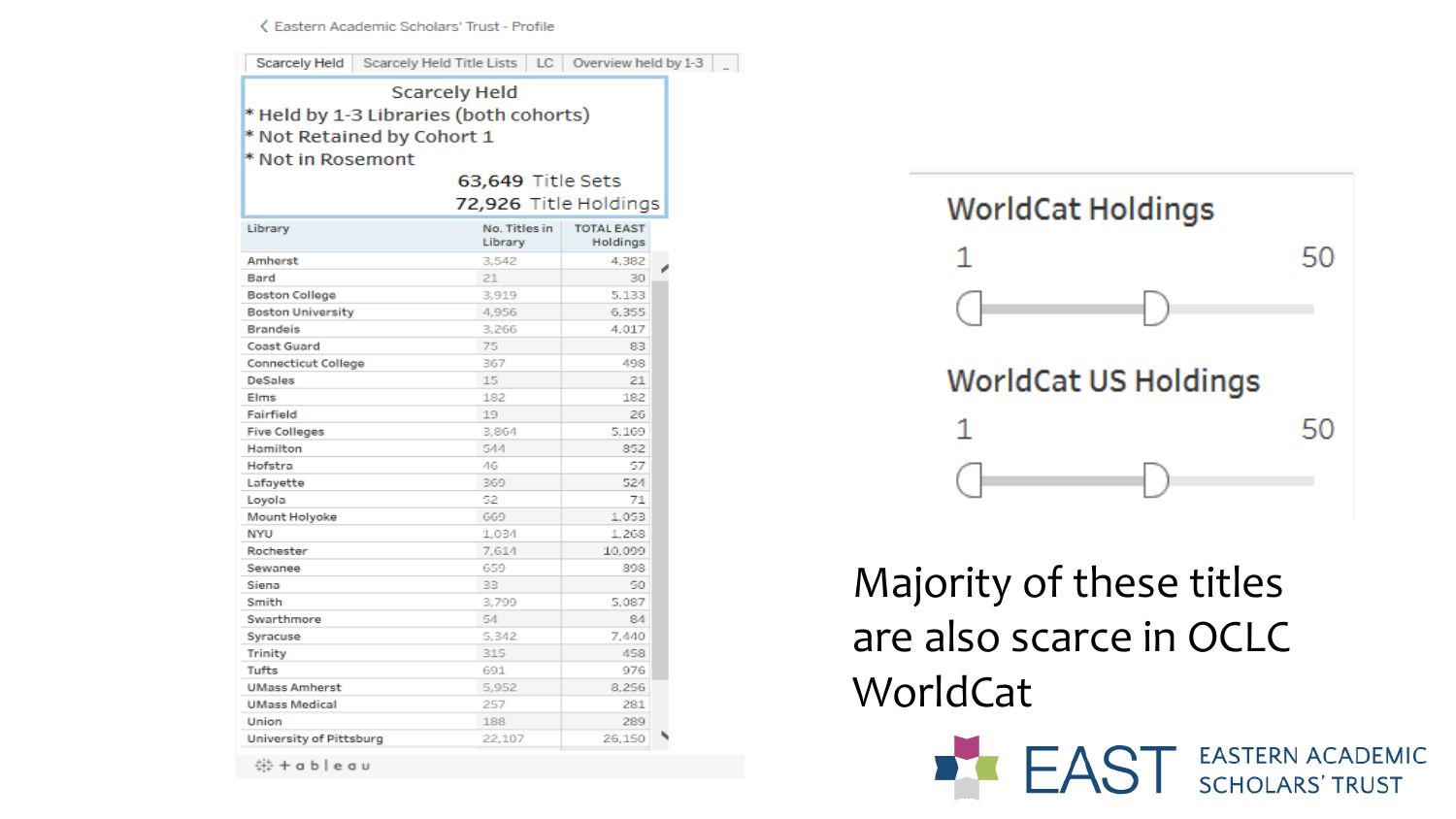# Investigating Retention Scenarios for Scarcely-Held Titles

Serials & Journals Working Group discussions so far indicate unlikely to be one universal retention model. Instead different options:

- Libraries with relatively small numbers of titles volunteer commitment without the need for further filtering
- Volunteer commitments to titles in specific LC subjects where there are local strengths
- Use Tableau filters to identify a subset of titles willing to make commitments to looking at factors like OCLC Holdings, subjects, language & commitments from other shared print programs

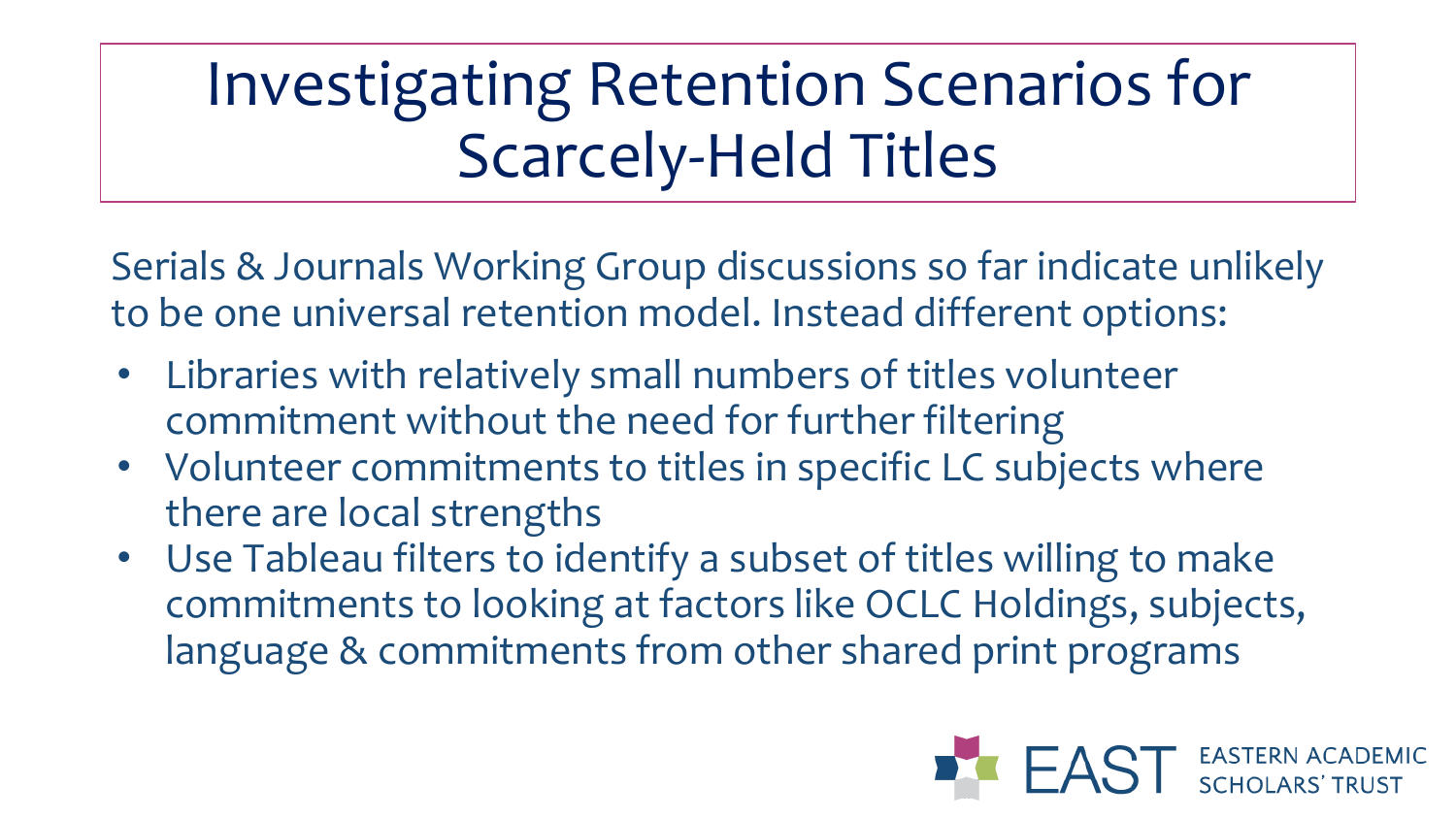#### EAST Summit - up next

- EAST sponsored Summit 2 December 5/6 in Boston
- Attended by 33 representatives of U.S. and Canadian monograph shared print, as well as thought leaders in shared print and print preservation
- Follow up to the April, 2018 Summit
- EAST will continue to support effort with representatives on working groups and logistical support, inc. for a follow up meeting at ALA Annual 2019, stay tuned for more info